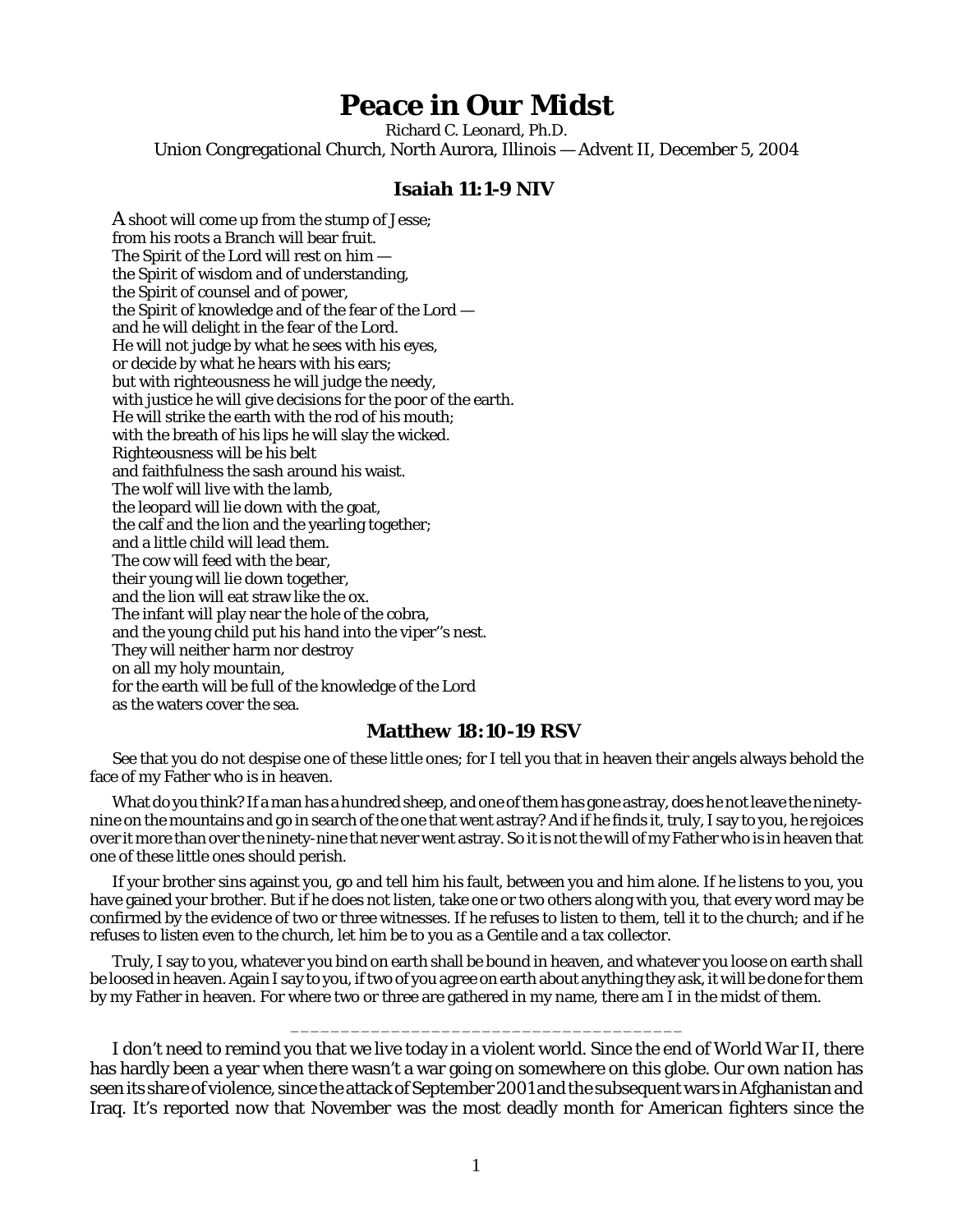beginning of the Iraq war. The struggle between Israelis and Palestinians continues to take its toll, not to mention the conflict in the Sudan, which has driven millions of people from their homes. Somalia, Rwanda, Sri Lanka, Kosovo, Viet Nam — these are only a few from a catalog of nations whose names seem almost synonymous with conflict, violence and destruction. Tribal groups, nations, religions, political ideologies vie with one another for control and domination, and violence — horrible violence — is the usual result. It has been calculated that more Christians died for their faith in the twentieth century than in all previous centuries put together.

We're no strangers to violence within our own borders. One never knows where it will flare up next. Six people were buried in Wisconsin last week as a result of a dispute over deer hunting. It was safer for the deer in those woods than for people. The news reports each morning chronicle the latest overnight murders. Family violence seems to head the list, as angry fathers murder their wives and children — or angry children murder their parents. There's no peace today in millions of American homes, as wills and values clash and personalities brush up against one another. There's no peace even for the unborn, no longer secure in their mother's womb but liable to be ripped from that comforting shelter with the sanction of a culture that mandates personal choice at all costs. In this world, peace is at a premium.

It was no different in the ancient world. Alexander the Great used ruthless means to subdue the nations of the ancient Near East. The struggle for power within the Roman Empire led to the murder of Julius Caesar, and countless others after him. The Bible, itself, is filled with chronicles of violence between nations and tribes, between rivals for power and influence, between believers in the Lord and the worshipers of false gods. Family violence is there on the Bible's pages as well; one has only to read the story of the family of David to see it. In the time of Jesus' birth, a jealous King Herod had several of his wives and sons murdered, and the gospels tell of his massacre of innocent children in the effort to stamp out what he perceived as a threat to his authority.

In such a world of violence, it's no wonder that the prophets of Israel longed for one who would bring peace to their troubled world. The nation of Judah lived under a constant threat from powerful neighbors. Peace would never come just by default. It would take a great leader to bring it about — a leader who could rule the nation with justice, whose wisdom could strengthen it against its enemies. Whenever a new king came to the throne of David, hopes were high that this king would be the one — the *anointed one* of God, or Messiah — who could make the nation prosperous and secure its peace. It was perhaps at such a time, the coronation of a new young ruler, that Isaiah gave us the vision of the "Prince of peace":

*The people who walked in darkness have seen a great light; those who dwelt in a land of deep darkness, on them has light shined. . . . For to us a child is born, to us a son is given; and the government will be upon his shoulder, and his name will be called "Wonderful Counselor, Mighty God, Everlasting Father, Prince of Peace." Of the increase of his government and of peace there will be no end, upon the throne of David, and over his kingdom, to establish it, and to uphold it with justice and with righteousness from this time forth and for evermore. The zeal of the Lord of hosts will do this* (Isaiah 9:2, 6-7).

Today we understand that Isaiah was looking ahead to Jesus Christ. Those who first heard Isaiah's words may have been thinking of a newly crowned ruler of their own day, perhaps King Hezekiah. But Hezekiah, though a good king, wasn't good enough to be God's Messiah. He couldn't bring the peace for which the prophets hoped. No king who ascended to the throne of David was ever able to ensure peace for God's people — because that peace could only come from God himself. No earthly ruler could ever bring it about, even with the best of intentions. As the prophet Jeremiah warned, "The heart is deceitful above all things, and desperately corrupt" (Jeremiah 17:9). Only a change in the human heart, resulting in reverence for God and obedience to his ways, could ever bring true peace to the family of mankind. Only when people learned to set aside their jealousies and anger and ambitions and greed — only when they learned that the Creator God, not themselves, was the source and center of all things — only then would peace come.

This truth was not lost on Isaiah the prophet. We hear him voicing it in the lesson chosen for today, from chapter 11 of his book. Whoever will be God's Messiah, the bringer of peace, he will be one who will communicate God's righteousness and wisdom, and show people what it means to live in the fear of God.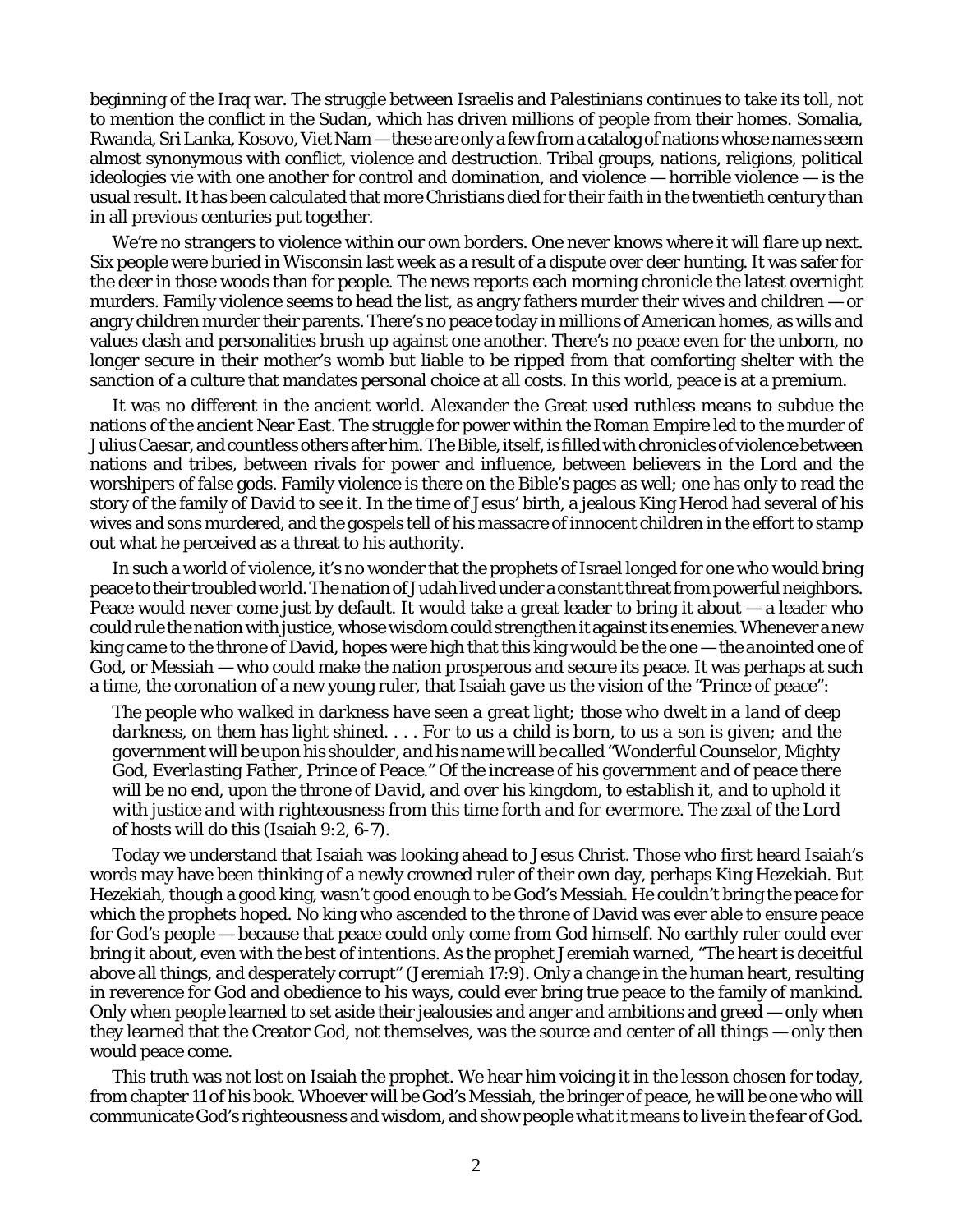He will be the descendent of David, says Isaiah — he calls him a Branch "from the stump of Jesse," David's father — but he won't lead by pulling rank on the people in a domineering fashion. Instead, he will lead by the Spirit of God:

*The Spirit of the Lord will rest on him— the Spirit of wisdom and of understanding, the Spirit of counsel and of power, the Spirit of knowledge and of the fear of the Lord— and he will delight in the fear of the Lord . . . Righteousness will be his belt and faithfulness the sash around his waist* (Isaiah 11:2-3, 5).

Isaiah was so excited about this hope of the coming One that he carried his vision of peace into the animal kingdom:

*The wolf will live with the lamb, the leopard will lie down with the goat, the calf and the lion and the yearling together; and a little child will lead them. The cow will feed with the bear, their young will lie down together, and the lion will eat straw like the ox. The infant will play near the hole of the cobra, and the young child put his hand into the viper's nest* (Isaiah 11:6-8).

Did Isaiah really mean, Mom, that you could send your toddler out to play with rattlesnakes? Or take your family to the zoo and watch the lion eat hay in the same cage with the oxen? I wonder if this isn't symbolic language the prophet is using to describe the wonderful world of peace the Messiah will bring on the *human* scene. Why do I say this? Because, as Paul asks in 1 Corinthians, "Is it for oxen that God is concerned? Does he not speak entirely for our sake?" (1 Corinthians 9:9-10). The peace the Messiah will bring is peace for God's human family, first of all.

That peace will begin, the prophet says, in one particular place. We find that in another passage, in Isaiah chapter 2:

*For out of Zion shall go forth the law, and the word of the Lord from Jerusalem. He shall judge between the nations, and shall decide for many peoples; and they shall beat their swords into plowshares, and their spears into pruning hooks; nation shall not lift up sword against nation, neither shall they learn war any more* (Isaiah 2:3-4).

Some people think peace can come about if people would "just agree to get along." But people are people, and not everybody wants to "get along." That's why the United Nations has been so ineffective there's no "getting along" with the likes of Kim Jung Il, Saddam Hussein, Idi Amin or Adolf Hitler — men whose names have become household words for oppression, torture and genocide. There's only one way the human spirit will ever know peace, and that's to recognize that there's a greater Authority than our wants, our ambitions, our desires.

The Bible tells us that submission to this higher Authority begins in one special place — the place where God's law is honored and obeyed, the place from which his way of peace begins to spread throughout the world. "For out of Zion shall go forth the law, and the word of the Lord from Jerusalem." Violence starts to melt away when people begin to know the Lord, and they will begin to know him in that one special spot: "They will neither harm nor destroy *on all my holy mountain*, for the earth will be full of the knowledge of the Lord as the waters cover the sea" (Isaiah 11:9).

I shouldn't have to remind you that in the New Testament this special place isn't a piece of urban real estate in Palestine. In the New Testament we learn that God's holy mountain isn't a hill with an ornate, expensive Temple sitting on it. The "holy mountain" is the place where we encounter Christ in his glory (2 Peter 1:18). The Jerusalem to which we belong is the "new Jerusalem" that comes down out of heaven for us (Revelation 21:2). We live today in that heavenly city, "Zion, city of our God," which is the church of Jesus Christ. And God's peace for this darkened world is to begin here, as his Word goes forth to all peoples until "the earth shall be full of the knowledge of the Lord as the waters cover the sea."

Is that why Jesus, in our Gospel lesson for today, took care to make sure that the church would be a place of peace — a place where even the weakest, littlest members of our community — the children would find a welcoming and protective home? "See that you do not despise one of these little ones," he told his disciples. "It is not the will of my Father who is in heaven that one of these little ones should perish." "Let the children come to me," he said on another occasion. "Do not hinder them; for to such belongs the kingdom of God" (Mark 10:14).